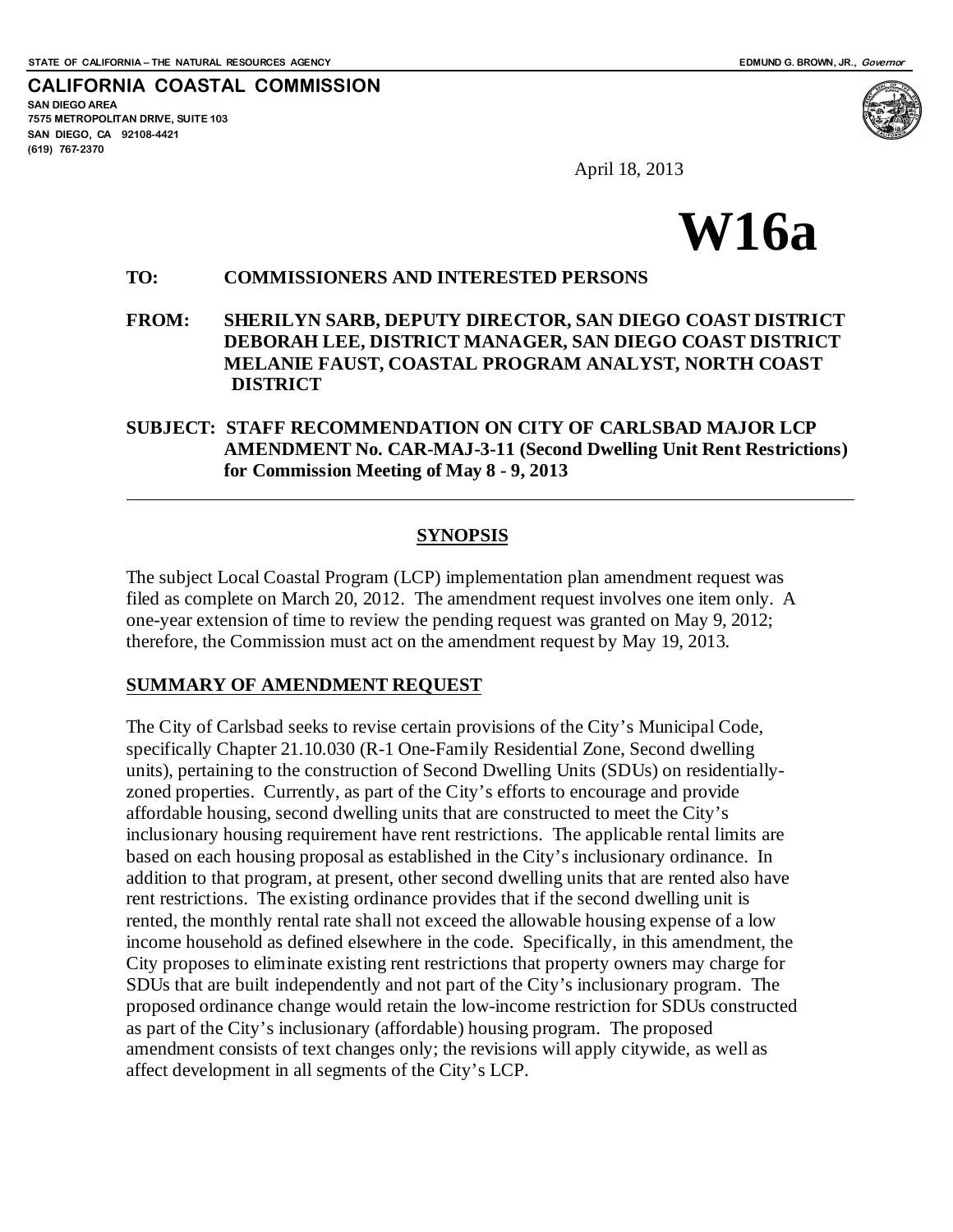## **SUMMARY OF STAFF RECOMMENDATION**

The Commission can only reject Implementation Plan amendments where it can be shown that the amendment would be inconsistent with the certified Land Use Plan (LUP) and/or render the Implementation Program (IP) inadequate to carry out the LUP. Based on the subject analysis, the proposed revisions to the City's Zoning Ordinance provisions pertinent to Second Dwelling Units conform with and are adequate to carry out the certified land use plans for the City's various segments.

In 2002, AB 1866 (Wright) was adopted and the legislation essentially required local governments to act on and consider second units ministerially without discretionary review or a hearing. The legislation did not curtail the ability of local governments to establish standards, such as availability of public services, or consider potential traffic impacts from second dwelling units but it did mandate a streamlined process for local review. Based on City records, as of January 2013, the total number of existing dwelling units in the City is 45,566. At that same date, there have been only 219 second dwelling units constructed, representing 0.5% of the total number of dwelling units. The 219 SDUs includes both inclusionary units and those separately constructed by individuals. Therefore, while such units have contributed to the City's overall affordable housing efforts, second dwelling units are a small component. The City has determined that, for individual homeowners who elect to construct a second unit, it is overly burdensome to impose a requirement that the unit be rent restricted to low-income households and has forwarded the subject amendment to delete that provision. Second units constructed to fulfill and comply with the City's inclusionary housing ordinance will continue to be rent restricted.

Given the relatively small number of second dwelling units presently constructed and the City's projection of a long term average of only 12 SDUs per year citywide to be constructed, even with the rent limitations lifted on individually constructed second units, no adverse impacts to coastal access or coastal resources are anticipated. The proposed amendment does not modify any of the existing development standards for second units which include the provision of adequate water and sewer service and additional off-street parking.

Staff is therefore recommending that the amendment be approved as submitted by the City. The appropriate resolution and motion may be found on Page 5. The findings for approval of the Implementation Plan Amendment as submitted also begin on Page 5.

## **BACKGROUND**

There are six geographic segments in the City's LCP. The City's LCP has a unique history in that special legislation directed the Commission to draft the initial LCP. One segment, the Village Redevelopment Area LCP, was certified in 1988 and the City has been issuing coastal development permits there since that time. On October 21, 1997, the City assumed permit jurisdiction and has been issuing coastal development permits for all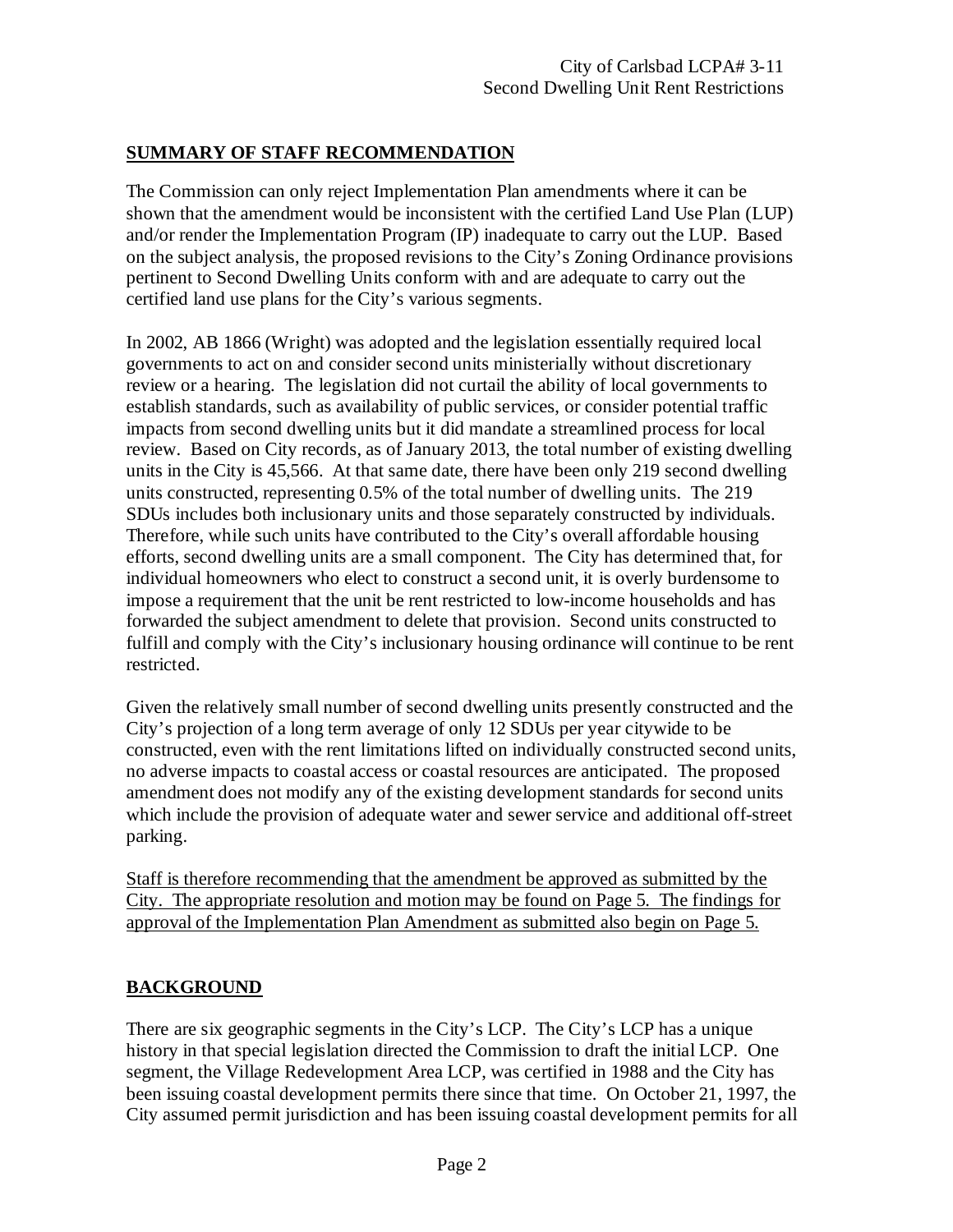of the remaining segments except Agua Hedionda. The Agua Hedionda Lagoon LCP segment is a deferred certification area until an implementation plan for that segment is certified. This amendment again affects only the certified Implementation Plan but is a citywide amendment in scope.

## **ADDITIONAL INFORMATION**

Further information on the City of Carlsbad's LCP Amendment #3-11 may be obtained from Deborah Lee, District Manager, at (619) 767-2370.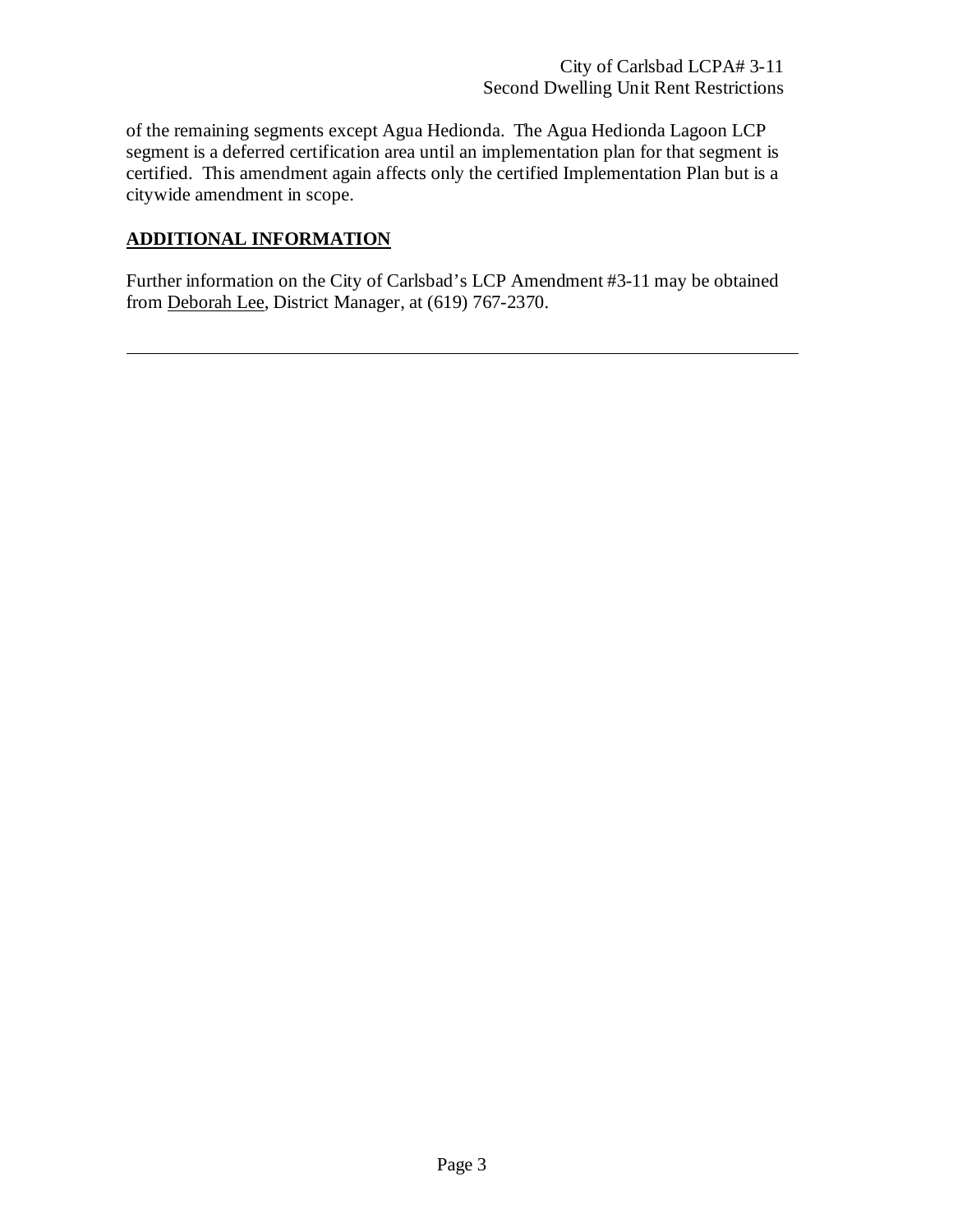# **PART I. OVERVIEW**

# **A. LCP HISTORY**

The City of Carlsbad's certified LCP contains six geographic segments as follows: Agua Hedionda, Mello I, Mello II, West Batiquitos Lagoon/Sammis Properties, East Batiquitos Lagoon/Hunt Properties, and Village Redevelopment. Pursuant to Sections 30170(f) and 30171 of the Public Resources Code, the Coastal Commission prepared and approved two portions of the LCP, the Mello I and II segments in 1980 and 1981, respectively. The West Batiquitos Lagoon/ Sammis Properties segment was certified in 1985. The East Batiquitos Lagoon/Hunt Properties segment was certified in 1988. The Village Redevelopment Area LCP was certified in 1988; the City has been issuing coastal development permits there since that time. On October 21, 1997, the City assumed permit jurisdiction and has been issuing coastal development permits for all segments except Agua Hedionda. The Agua Hedionda Lagoon LCP segment is a deferred certification area until an implementation plan for that segment is certified. This amendment modifies the City's Implementation Plan (IP) only.

# **B. STANDARD OF REVIEW**

Pursuant to Section 30513 of the Coastal Act, the Commission may only reject zoning ordinances or other implementing actions, as well as their amendments, on the grounds that they do not conform with, or are inadequate to carry out, the provisions of the certified land use plan. The Commission shall take action by a majority vote of the Commissioners present.

# **C. PUBLIC PARTICIPATION**

Section 30503 of the Coastal Act requires local governments to provide the public with maximum opportunities to participate in the development of the LCP amendment prior to its submittal to the Commission for review. The City has held Planning Commission and City Council meetings with regard to the subject amendment request. All of those local hearings were duly noticed to the public. Notice of the subject amendment has been distributed to all known interested parties.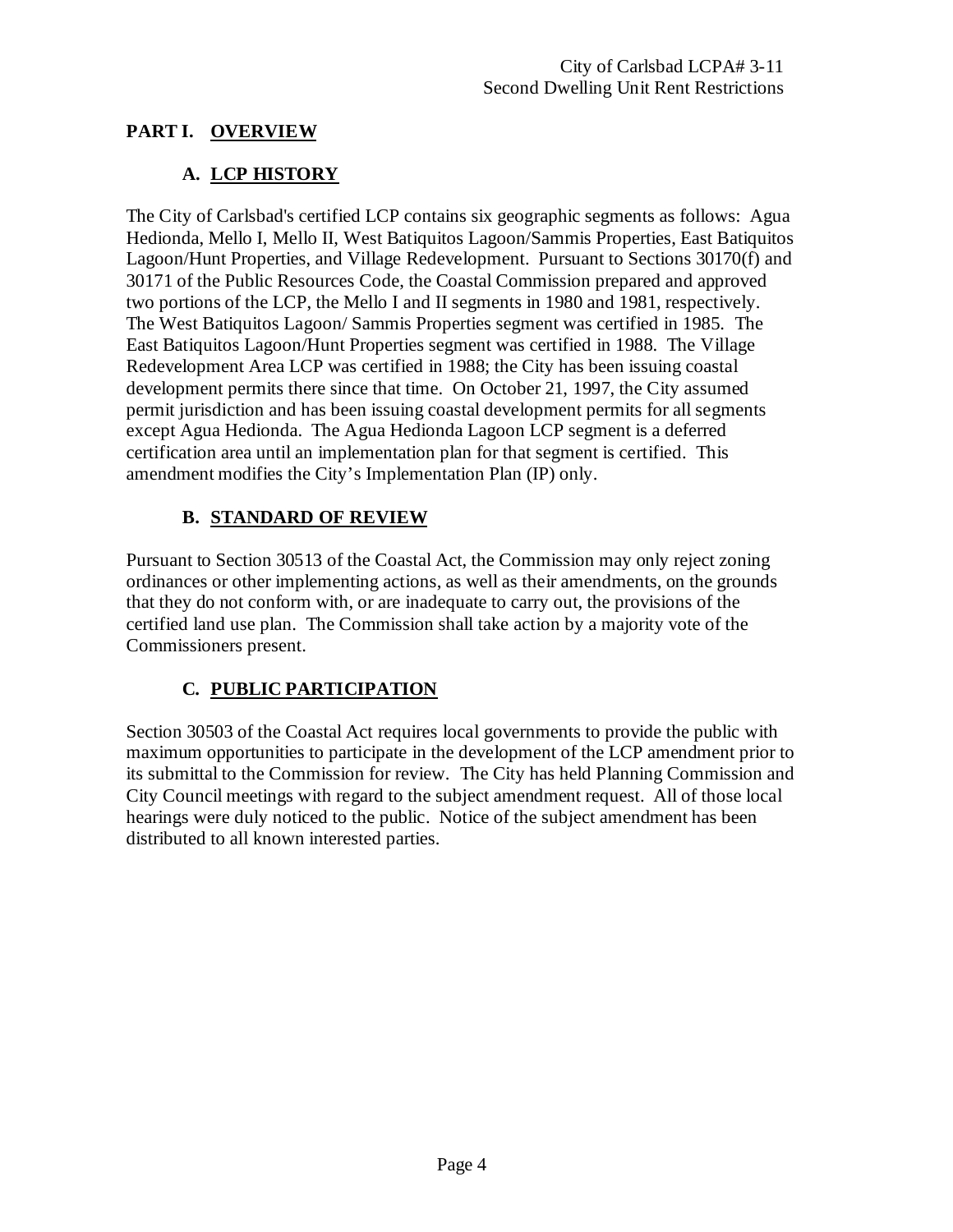## **PART II. LOCAL COASTAL PROGRAM SUBMITTAL - RESOLUTIONS**

Following a public hearing, staff recommends the Commission adopt the following resolution and findings. The appropriate motion to introduce the resolution and a staff recommendation are provided.

## **I. MOTION I:** *I move that the Commission reject the Implementation Program Amendment No. 3-11 for City of Carlsbad LCP as submitted.*

## **STAFF RECOMMENDATION OF REJECTION:**

Staff recommends a **NO** vote. Failure of this motion will result in certification of the Implementation Program Amendment as submitted and the adoption of the following resolution and findings. The motion passes only by an affirmative vote of a majority of the Commissioners present.

#### **RESOLUTION TO CERTIFY IMPLEMENTATION PROGRAM AMENDMENT AS SUBMITTED:**

The Commission hereby certifies the Implementation Program Amendment for the City of Carlsbad certified LCP as submitted and adopts the findings set forth below on grounds that the Implementation Program Amendment conforms with, and is adequate to carry out, the provisions of the certified Land Use Plans, and certification of the Implementation Program Amendment will meet the requirements of the California Environmental Quality Act, because either: 1) feasible mitigation measures and/or alternatives have been incorporated to substantially lessen any significant adverse effects of the Implementation Program Amendment on the environment; or 2) there are no further feasible alternatives or mitigation measures that would substantially lessen any significant adverse impacts on the environment that will result from certification of the Implementation Program.

#### **PART III. FINDINGS FOR APPROVAL OF THE CITY OF CARLSBAD IMPLEMENTATION PLAN AMENDMENT, AS SUBMITTED**

## **A. AMENDMENT DESCRIPTION**

This request involves a city-initiated LCP amendment to the City's Zoning Ordinance (Municipal Code), which is certified as part of its LCP implementation plan. No changes to land use or the certified LCP land use plans are proposed herein.

The City's amendment would specifically revise certain provisions of the City's Zoning Ordinance pertaining to Second Dwelling Units (SDUs). These units may presently be constructed on most residentially-zoned parcels where single family residences exist throughout the city and this option for supplemental housing development would not change. The proposed amendment would revise existing provisions that establish rent restrictions for certain second dwelling units. The existing requirements limit rental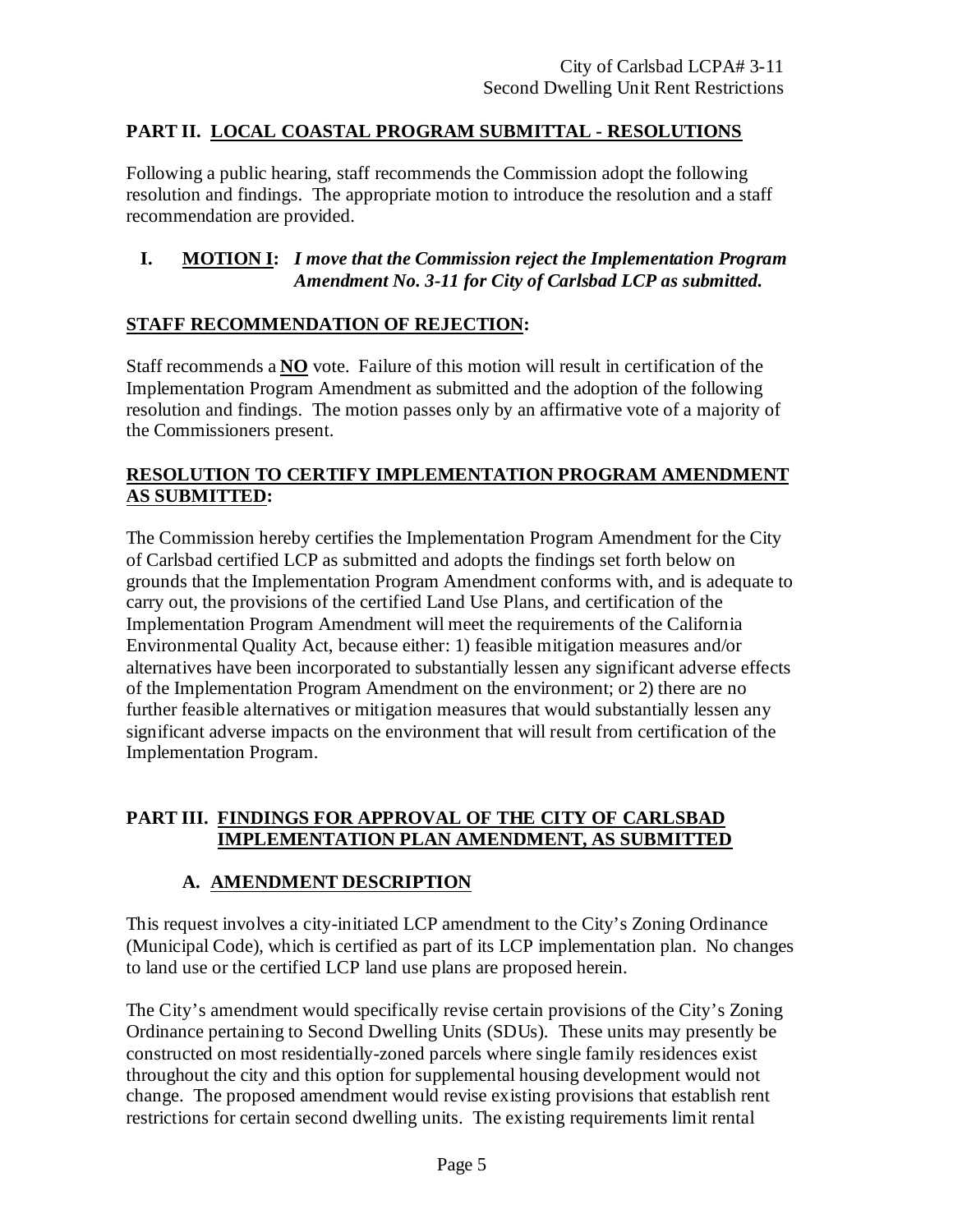amounts for all second units to a maximum amount that is calculated by the City as affordable for a low-income family's housing budget or as established through its inclusionary housing ordinance. As proposed for amendment, the restriction on rental rates would remain in place for second units constructed pursuant to the City's inclusionary (affordable) housing program, but rental rate restrictions for other second units (non-inclusionary units) would be eliminated. The City has determined that, for individual homeowners who elect to construct a second unit, it is overly burdensome to impose a requirement that the unit be rent restricted to low-income households and has forwarded the subject amendment to delete that provision. Second units constructed to fulfill and comply with the City's inclusionary housing ordinance will continue to be rent restricted.

## **B. FINDINGS FOR APPROVAL**

The standard of review for LCP implementation submittals or amendments is their consistency with and ability to carry out the provisions of the certified LUP.

a) Purpose and Intent of the Ordinance. The primary purpose of this proposed Zoning Ordinance amendment is to revise the existing provisions that govern the construction of second dwelling units citywide.

b) Major Provisions of the Ordinance. The major provisions of the proposed Zoning Ordinance amendment would eliminate existing restrictions on the amount of rent that landowners can charge for SDUs that are not constructed as part of the City's inclusionary (affordable) housing program. No changes are otherwise proposed to development standards for second dwelling units or where they may be allowed.

#### c) Adequacy of the Ordinance to Implement the Certified LUP Segments.

As noted above, the standard of review for LCP implementation submittals or amendments is their consistency with and ability to carry out the provisions of the certified LUP. The proposed amendment consists of text changes to the existing code section governing second dwelling units. For purposes of this analysis, second dwelling units can be divided into two categories: those that are built to satisfy the City's inclusionary housing ordinance (inclusionary SDUs) and those that are not (noninclusionary SDUs). Non-inclusionary SDUs are typically either added to an existing home by the homeowner or built by the developer/builder along with a new residence as an amenity. The proposed changes alter the rent restrictions pertinent to second dwelling units based on whether the units are constructed pursuant to the City's affordable housing programs (rental rate restrictions would remain) or whether the units are constructed solely at the discretion of the landowner (rental rate restrictions that presently apply would be eliminated). By removing the rental restrictions on non-inclusionary SDUs, the amendment request could potentially encourage the construction of market-rate SDUs but it would not change the existing development standards or regulations for such units.

Based on City records, as of January 2013, the total number of existing dwelling units in the City is 45,566. At that same date, there have been only 219 second dwelling units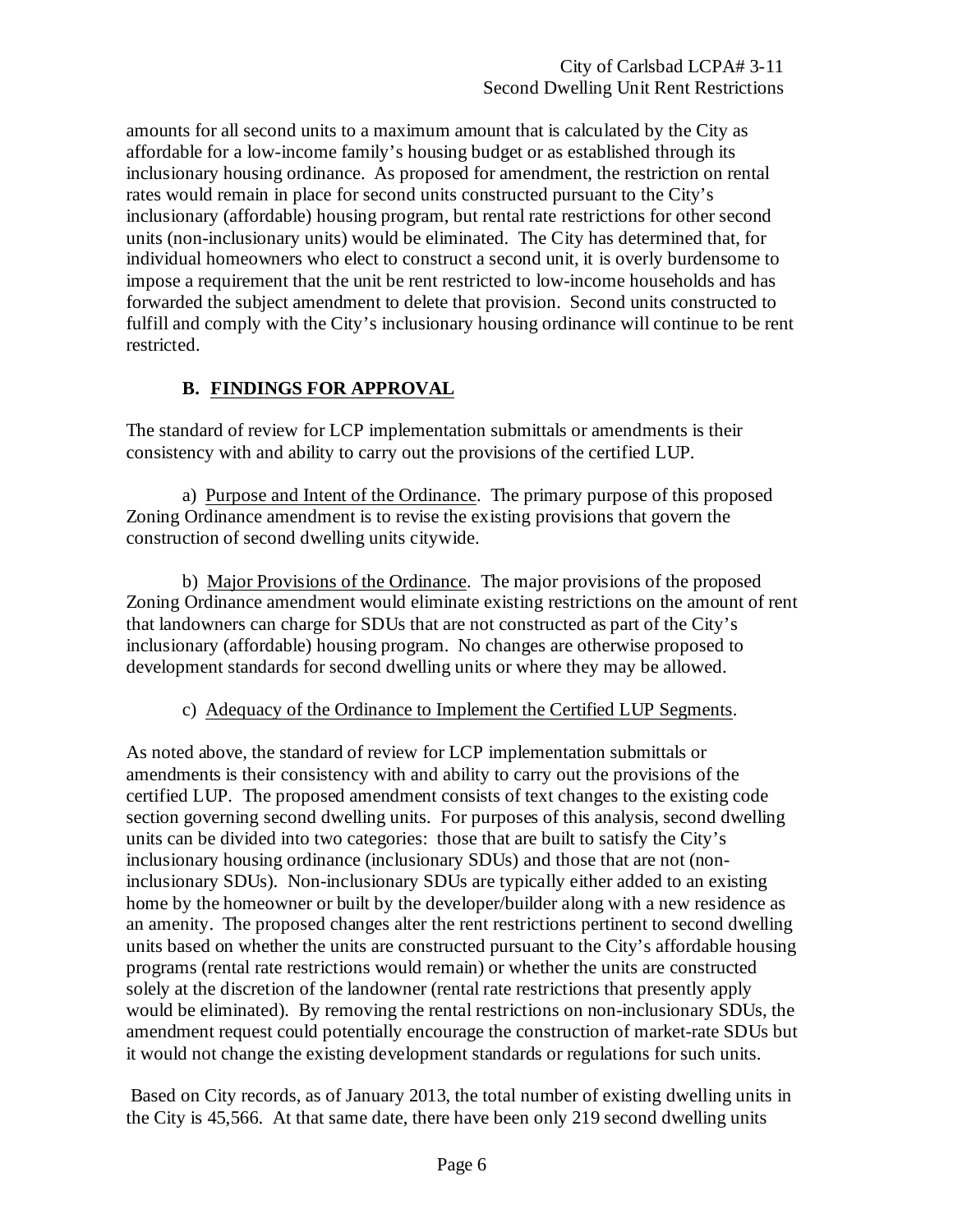constructed, representing 0.5% of the total number of dwelling units. The 219 SDUs includes both inclusionary units and those separately constructed by individuals with 80% of the current supply being inclusionary SDUs that will continue to be restricted and managed as part of the City's inclusionary program. In addition, out of the 219 existing second dwelling units, the total number of SDUs in the coastal zone is only 42 or 19% of the total. The City's Housing and Neighborhood Services Department completes an annual survey of SDUs and the last available report indicates that 28% of second units are rented; 44% of second units are used as housing for extended family and the remaining 28% were used for other purposes, such as a home office. Therefore, while such units have contributed to the City's overall affordable housing efforts, second dwelling units are not a substantial component. The City has determined that, for individual homeowners who elect to construct a second unit, it is overly burdensome to impose a requirement that the unit be rent restricted to low-income households.

Given the relatively small number of second dwelling units presently constructed and the City's projection of a long term average of only 12 SDUs per year citywide (with only one-third of those expected in the coastal zone) to be constructed, even with the rent limitations lifted on individually constructed second units, no adverse impacts to coastal access or coastal resources are anticipated. The elimination of rental restrictions on noninclusionary second units can be found in conformance with the certified land use plans.

The City's LCP includes five different segments, including the Agua Hedionda Lagoon segment which remains uncertified. For the other four effectively certified segments, there are a number of LCP provisions that encourage visitor use priorities, provision of public access and scenic resource protection. Within the Mello II segment, which comprises the majority of the City's coastal zone, the following LUP policies would be most pertinent:

#### **POLICY 5-1 REGIONAL SEWAGE TRANSPORTATION SYSTEM**

The planned improvements to the regional sewage transportation system should be undertaken and completed. These improvements are necessitated by development beyond the coastal zone.

## **POLICY 5-2 FUTURE SEWAGE TREATMENT**

Future treatment demands can be met by the combined effects of enlarging the Encina Water Pollution Control Facility and implementing the City of Carlsbad Wastewater Reclamation Master Plan. The City must participate in meeting growth demands beyond the coastal zone.

## **POLICY 7-10 PARKING**

Parking standards set forth within the City of Carlsbad Zoning Ordinance are appropriate for the future development of various land uses.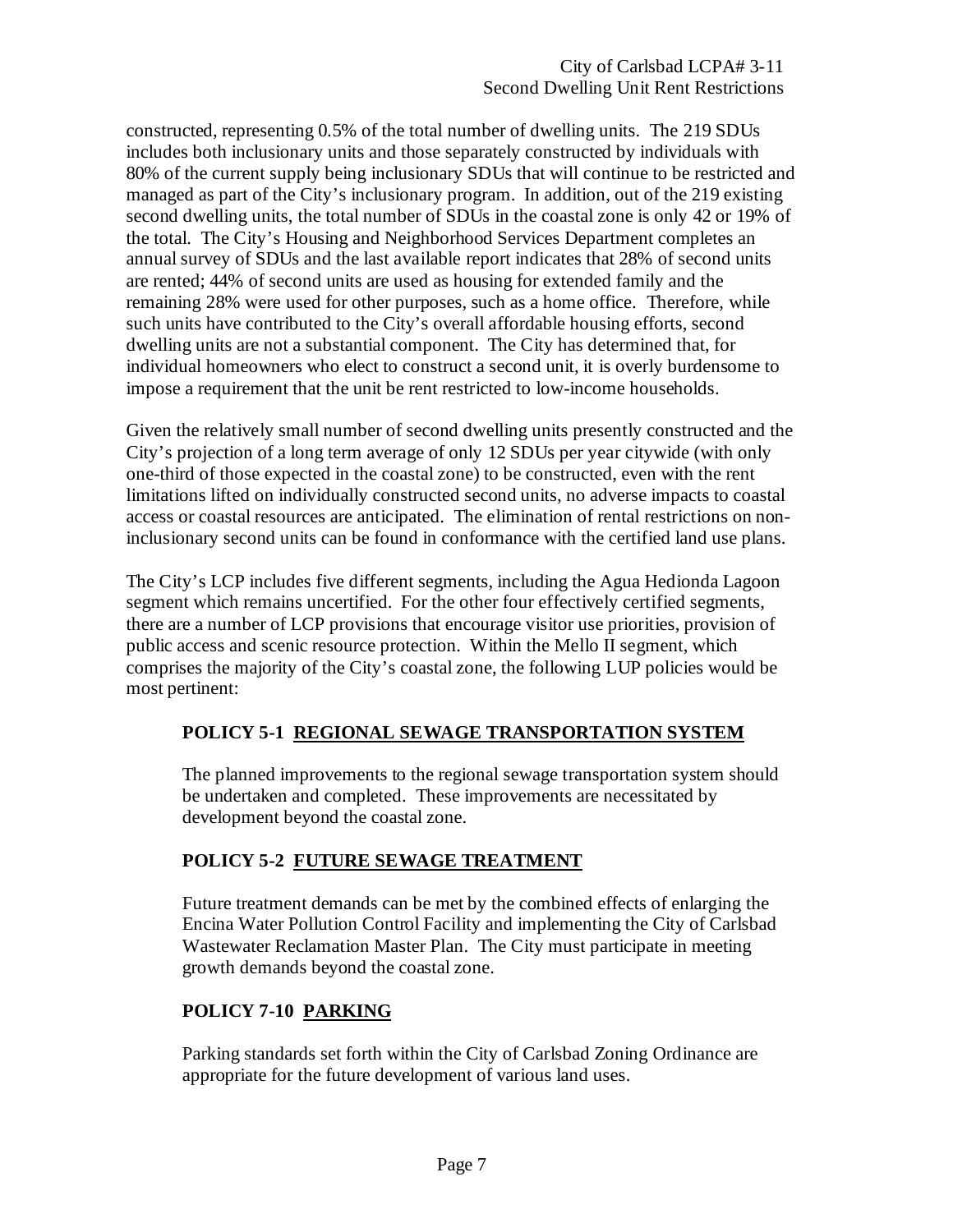# **POLICY 7-13 VISUAL ACCESS**

Visual access over more than 80% of the Carlsbad coastline is unobstructed because of public ownership. No future public improvements which would obstruct this visual access shall be permitted.

In general, the development of second dwelling units are not expected to generate significant land use issues. However, the Commission must be cognizant of coastal communities where serious public infrastructure limitations may exist or inadequate offstreet parking supplies may create competition for public parking reservoirs and thus conflict with coastal access. In this instance, the numbers of second dwelling units in the City, and specifically in the coastal zone, are small and no adverse impacts to coastal resources are reasonably expected. As noted above, the proposed amendment does not modify any of the existing development standards for second units which include provisions that adequate water and sewer capacity be available and one additional paved off-street parking space is required for all second units. Garage conversions are prohibited unless replacement off-street garage parking is provided concurrently and in compliance with the City's parking regulations. In addition, much of the City's coastline is in public ownership, including the Carlsbad State Campgrounds, and other nearshore residential neighborhoods are largely built out and they would be unlikely areas for second dwelling units to be constructed. Therefore, the Commission finds the proposed amendment conforms with, and is adequate to carry out, the certified LUP.

In terms of the City's affordable housing efforts, the majority of second dwelling units constructed in the City are inclusionary SDUs and they will continue to have rent restrictions and be managed in the City's inclusionary program. Inclusionary SDUs will be secured and managed through the recordation of housing agreements with the City against the affected property. While the City has determined that the existing rental restrictions for non-inclusionary SDUs function as a disincentive and thus seeks to encourage broader development of second dwelling units in the City, future noninclusionary units are still expected to serve as affordable housing. Given the size limits for second dwelling units (640 sf. or less), if rented out, they will still likely be moderately priced even in the coastal zone and the City expects many of these units will be credited to meet the City's housing mandate from the State Department of Housing and Community Development. In summary, the Commission finds that the proposed amendment can be found in conformance with the certified land use plans, protects affordable housing and will not adversely impact any coastal resources.

## **PART IV. CONSISTENCY WITH THE CALIFORNIA ENVIRONMENTAL QUALITY ACT (CEQA)**

Section 21080.5 of the California Environmental Quality Act (CEQA) exempts local government from the requirement of preparing an environmental impact report (EIR) in connection with its activities and approvals necessary for the preparation and adoption of a local coastal program. The Commission's Local Coastal Program (LCP) review and approval program has been found by the Resources Agency to be functionally equivalent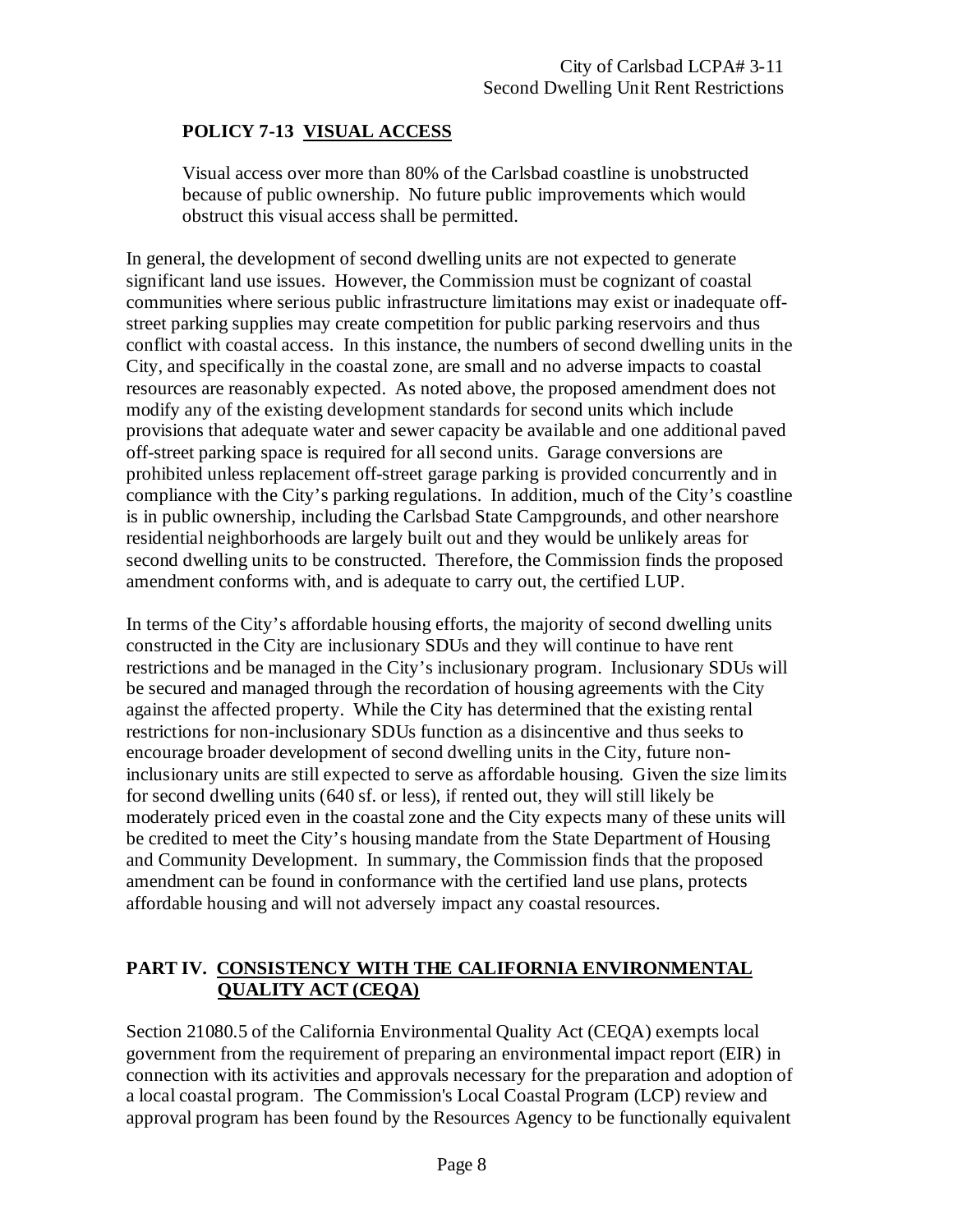to the EIR process. Thus, under CEQA Section 21080.5, the Commission is relieved of the responsibility to prepare an EIR for each LCP.

Pursuant to the City's own obligations under CEQA, the City determined that the subject LCP amendment was exempt from the requirements of the CEQA. Nevertheless, and the City's own determination of CEQA exemption notwithstanding, the Commission is required in an LCP submittal or, as in this case, a LCP amendment submittal, to find that the approval of the proposed LCP, or LCP, as amended, does conform with CEQA provisions. In its action, as noted above, the City found that the proposed amendment is exempt from environmental review pursuant to CEQA Section 15061(b)(3), which exempts projects "where it can be seen with certainty that there is no possibility that the activity in question may have a significant effect on the environment." The proposed amendments herein are primarily procedural in nature, are not substantial and the Commission finds there are no feasible alternatives or feasible mitigation measures available which would substantially lessen any significant adverse effect on the environment. Furthermore, the Commission finds that the proposed amendment is unlikely to have any significant adverse effect on the environment. Therefore, the Commission finds that the subject LCP implementation plan, as amended, conforms with CEQA provisions.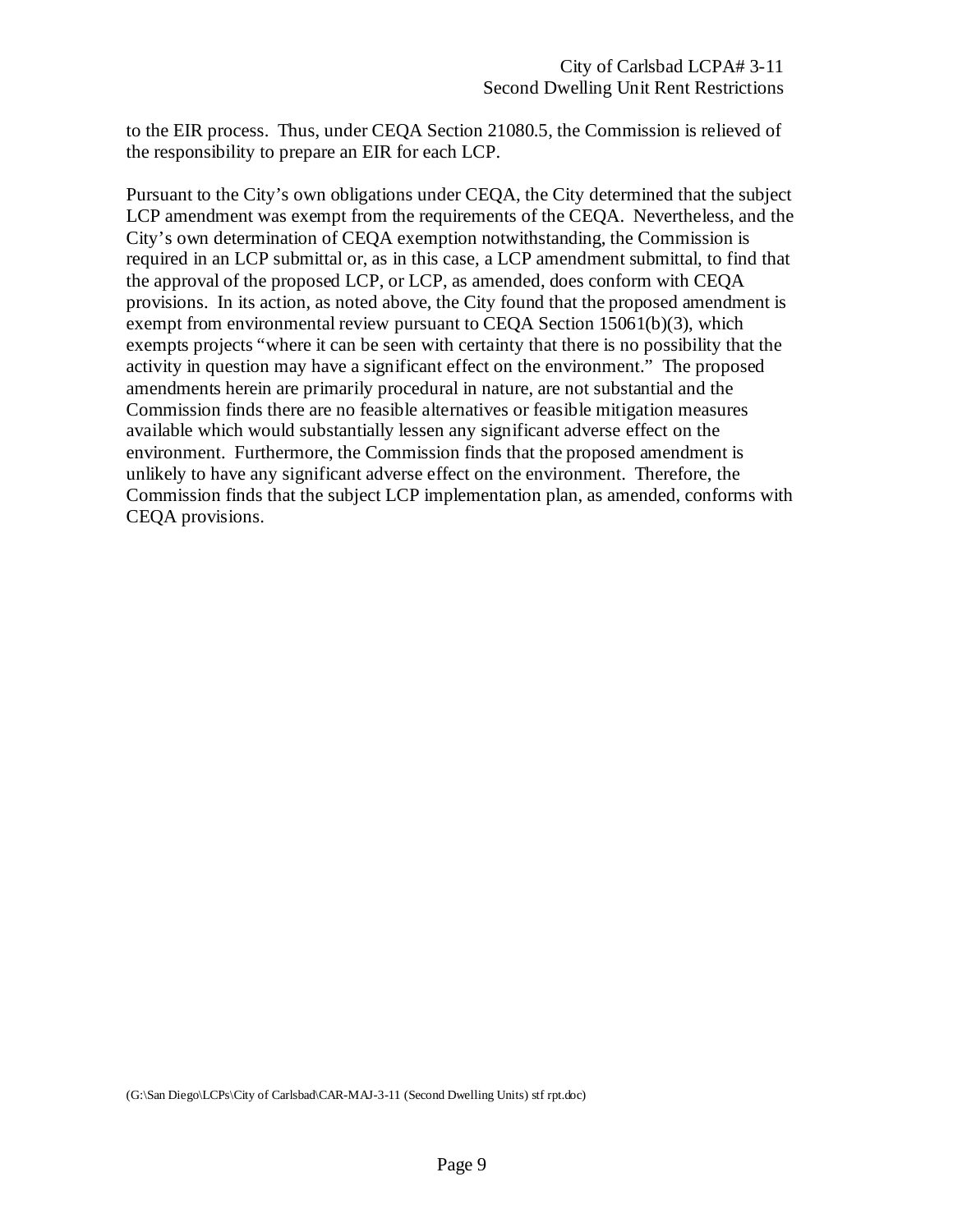Exhibit 1

#### **ORDINANCE NO. CS-166**

AN ORDINANCE OF THE CITY COUNCIL OF THE CITY OF CARLSBAD, CALIFORNIA, APPROVING A ZONE CODE AMENDMENT TO AMEND THE SECOND DWELLING UNIT RENT RESTRICTIONS LOCATED WITHIN CHAPTER 21.10 OF THE ZONING ORDINANCE. **CASE NAME: SDU RENT RESTRICTIONS CASE NO.:** ZCA 11-04/LCPA 11-05

The City Council of the City of Carlsbad, California, does ordain as follows:

SECTION 1: That sub-section 21.10.030.D.7 (R-1 One Family Residential Zone,

Second dwelling units) is amended to read as follows:

An owner signed and notarized a Notice of Restriction, to be recorded against  $7<sub>1</sub>$ the property, declaring that:

The property owner(s) shall reside in either the main dwelling unit or the second a. dwelling unit, unless a lessee leases both the main dwelling and the second dwelling unit;

The obligations and restrictions imposed on the second dwelling unit per this b. Chapter are binding on all present and future property owners.

SECTION 2: That sub-section 21.10.030.E.15 (R-1 One Family Residential Zone, Second dwelling units) is hereby repealed.

SECTION 3: That second dwelling units approved under section 21.10.030 prior to the effective date of this ordinance shall be released from rental rate and/or tenant income restrictions imposed as a condition of their approval; except however, that unit rental rate and/or tenant income restrictions imposed on second dwelling units in accordance with chapter 21.85 (Inclusionary Housing) or other affordable housing assistance program, shall continue to be in force and effect according to the terms of said program.

This ordinance shall be effective thirty days after its **EFFECTIVE DATE:** adoption, and the City Clerk shall certify to the adoption of this ordinance and cause it to be published at least once in a publication of general circulation in the City of Carlsbad within fifteen days after its adoption. (Notwithstanding the preceding, this ordinance shall not be effective until LCPA 11-05 is approved by the California Coastal Commission.)

11

 $^{\prime\prime}$ 

 $\prime$ 

1

 $\overline{2}$ 

3

4

5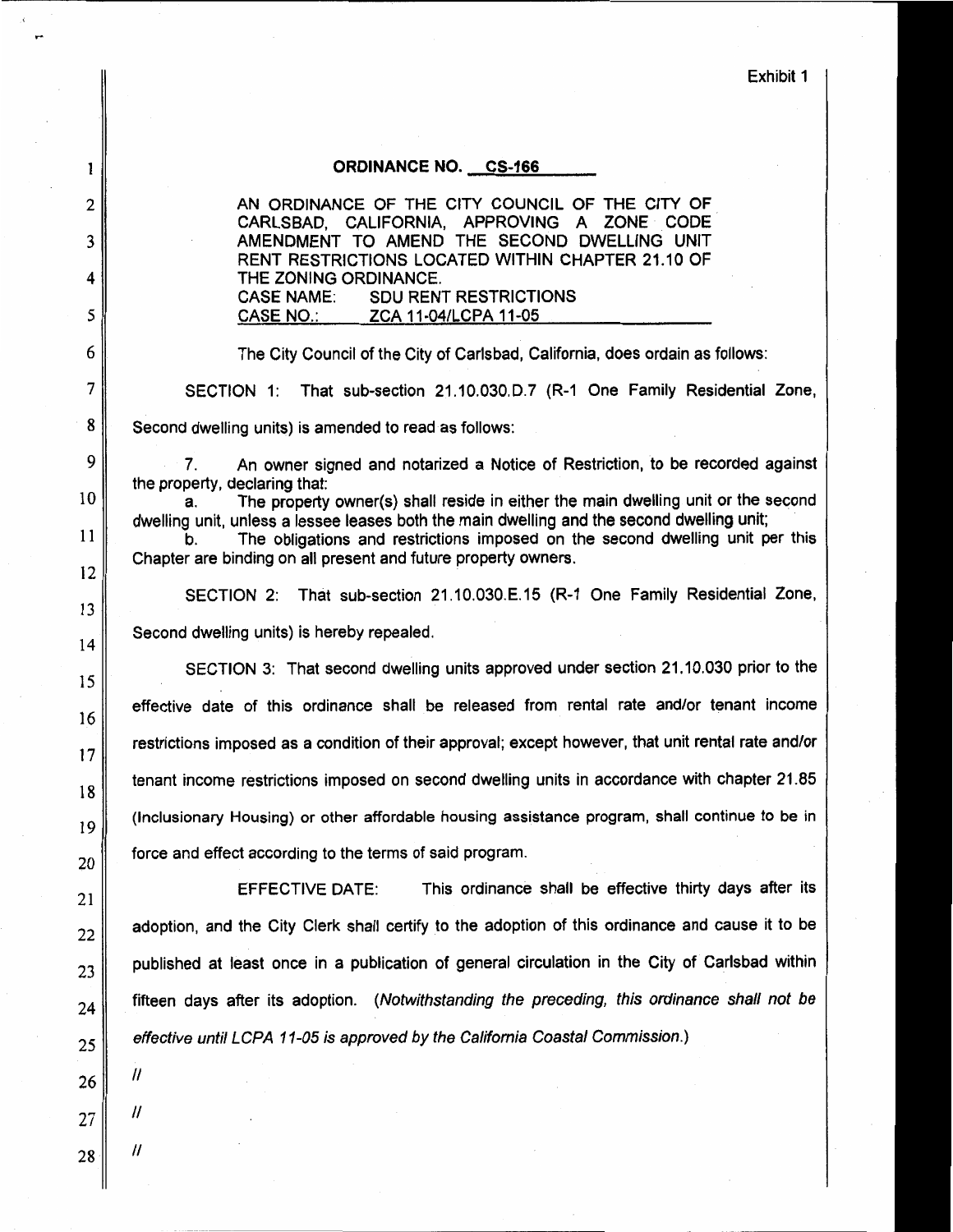| ł                       | INTRODUCED AND FIRST READ at a regular meeting of the Carlsbad City                    |
|-------------------------|----------------------------------------------------------------------------------------|
| $\overline{2}$          | Council on the 6 <sup>th</sup> day of December 2011, and thereafter.                   |
| 3                       | PASSED AND ADOPTED at a regular meeting of the City Council of the City of             |
| $\overline{\mathbf{4}}$ | Carlsbad on the 13 <sup>th</sup> day of December, 2011, by the following vote, to wit: |
| 5                       | Council Members Hall, Kulchin, Blackburn and Packard.<br>AYES:                         |
| 6                       | NOES:<br>None.                                                                         |
| 7                       | Council Member Douglas.<br><b>ABSENT:</b>                                              |
| 8                       | <b>ABSTAIN:</b><br>None.                                                               |
| 9                       |                                                                                        |
| 10                      | APPROVED AS TO FORM AND LEGALITY                                                       |
| 11                      |                                                                                        |
| 12                      | <b>RONA</b><br><b>BALL, City Attorney</b><br>R.<br>רו                                  |
| 13                      |                                                                                        |
| 14                      |                                                                                        |
| 15                      |                                                                                        |
| 16                      |                                                                                        |
| 17                      | ATTEST:                                                                                |
| $18\,$                  |                                                                                        |
| 19                      | ORRAINE M. WOOD, City Clerk                                                            |
| $20\,$<br>21            | (SEAL)                                                                                 |
| 22                      |                                                                                        |
| 23                      |                                                                                        |
| 24                      |                                                                                        |
| 25                      | $\overline{u}$                                                                         |
| 26                      |                                                                                        |
| 27                      |                                                                                        |
| 28                      |                                                                                        |
|                         | $-2-$                                                                                  |

 $\hat{\mathcal{A}}$ 

 $\hat{\mathcal{A}}$ 

 $\label{eq:2} \frac{1}{\sqrt{2}}\frac{1}{\sqrt{2}}\frac{1}{\sqrt{2}}\frac{1}{\sqrt{2}}\frac{1}{\sqrt{2}}\frac{1}{\sqrt{2}}\frac{1}{\sqrt{2}}\frac{1}{\sqrt{2}}\frac{1}{\sqrt{2}}\frac{1}{\sqrt{2}}\frac{1}{\sqrt{2}}\frac{1}{\sqrt{2}}\frac{1}{\sqrt{2}}\frac{1}{\sqrt{2}}\frac{1}{\sqrt{2}}\frac{1}{\sqrt{2}}\frac{1}{\sqrt{2}}\frac{1}{\sqrt{2}}\frac{1}{\sqrt{2}}\frac{1}{\sqrt{2}}\frac{1}{\sqrt{2}}\frac{$ 

 $\frac{1}{2}$ 

 $\ddot{\phantom{0}}$ 

 $\frac{1}{\sqrt{2}}$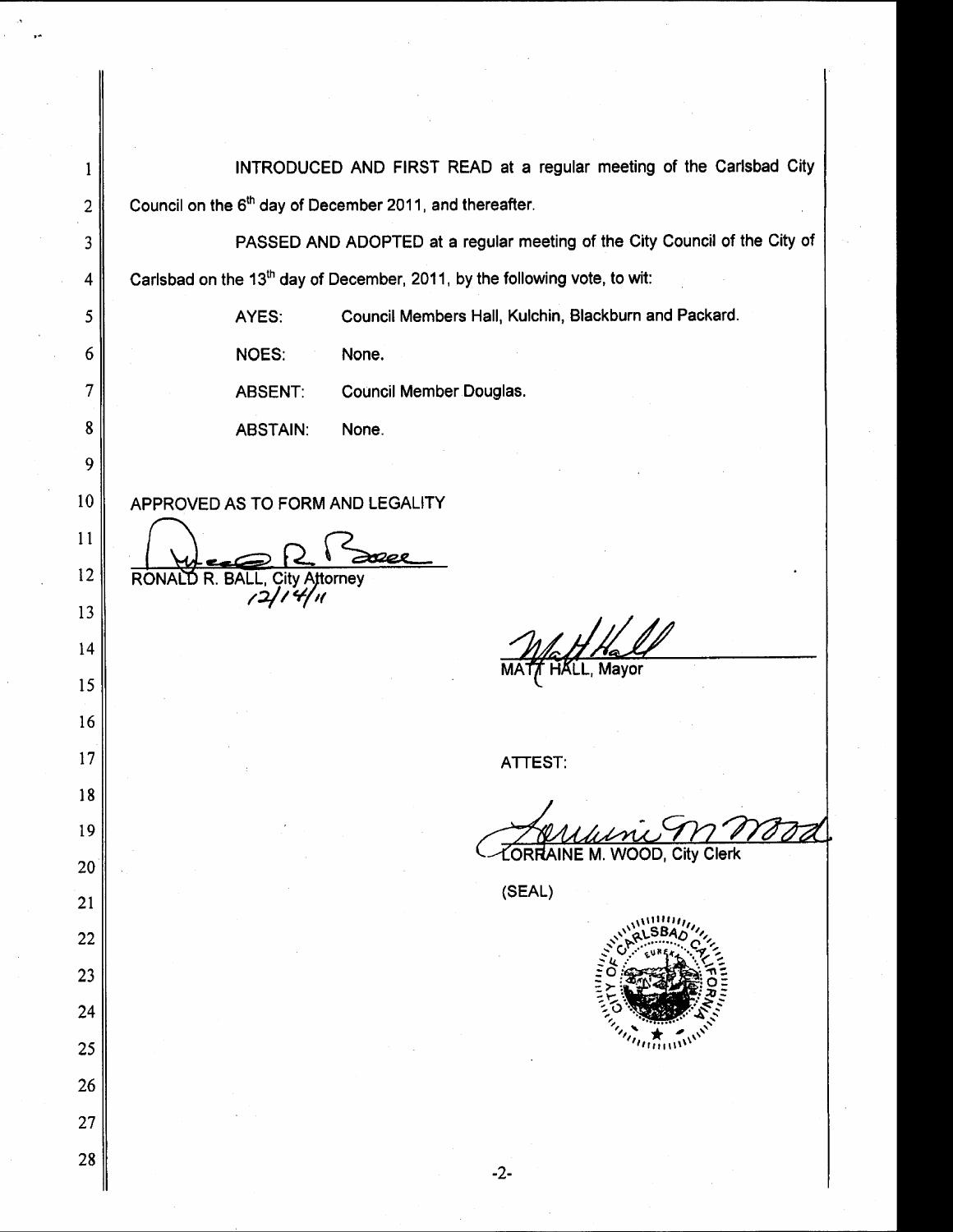#### ZCA 11-04/LCPA 11-05 **SDU RENT RESTRICTIONS**

#### STRIKE-OUT/UNDERLINE<sup>1</sup>

Section 21.10.030 (R-1 One Family Residential Zone, Second dwelling units) is proposed to be amended as follows:

#### 21.10.030 Second dwelling units.

The public good is served when there exists in a city housing which is appropriate  $A<sub>1</sub>$ for the needs of and affordable to all members of the public who reside within that city. Among other needs, there is in Carlsbad a need for affordable rental housing. Therefore, it is in the public interest for the city to promote a range of housing alternatives in order to meet the affordable rental housing needs of its citizens. This section is intended to provide a rental housing alternative by establishing a procedure to create new second dwelling units.

The provisions of this section shall apply to single-family zones R-A, R-E and R-**B.** 1, areas designated by a master plan for single-family detached dwellings in P-C zones and lots within multifamily zones R-2, R-3, R-P, R-T, R-W and RD-M, which are developed with singlefamily residences.

 $C_{\cdot}$ Second dwelling units developed within the coastal zone require a minor coastal development permit issued according to the provisions of Section 21.201.085 and a building permit. Second dwelling units outside of the coastal zone require a building permit.

The completed minor coastal development permit and/or building permit D. application for a second dwelling unit shall include the following information:

- The name(s) of the owner(s);  $1<sub>1</sub>$
- $2.$ The address of the dwelling units;
- $3<sub>1</sub>$ The assessor's parcel number:
- Building elevations and a general floor plan of the second dwelling unit: 4.
- $5<sub>1</sub>$ A scaled drawing showing the lot dimensions, the location of the primary and
	- second dwelling unit, location of all vehicular parking and the total square footage of both units:
- 6. Description and location of water and sanitary (sewer) services; and

 $7<sub>1</sub>$ An owner signed and notarized a Notice of Restriction, to be recorded against the property, declaring that: in conformance with 21, 10.030.E.15 of this Chapter.

The property owner(s) shall reside in either the main dwelling unit or the second a. dwelling unit, unless a lessee leases both the main dwelling and the second dwelling unit;

The obligations and restrictions imposed on the second dwelling unit per this b. Chapter are binding on all present and future property owners.

عاا

 $^1$  The version of Section 21.10.030 shown in this exhibit was adopted by the City Council on 7/27/10 as part of ZCA 07-02/ LCPA 07-03, but is still pending approval by the California Coastal Commission and is not yet effective. To view the version of Section 21.10.030 currently in effect, please see Agenda Bill No. 20,329 for ZCA 07-02/ LCPA 07-03 or view the Carlsbad Municipal Code at www.carlsbadca.gov.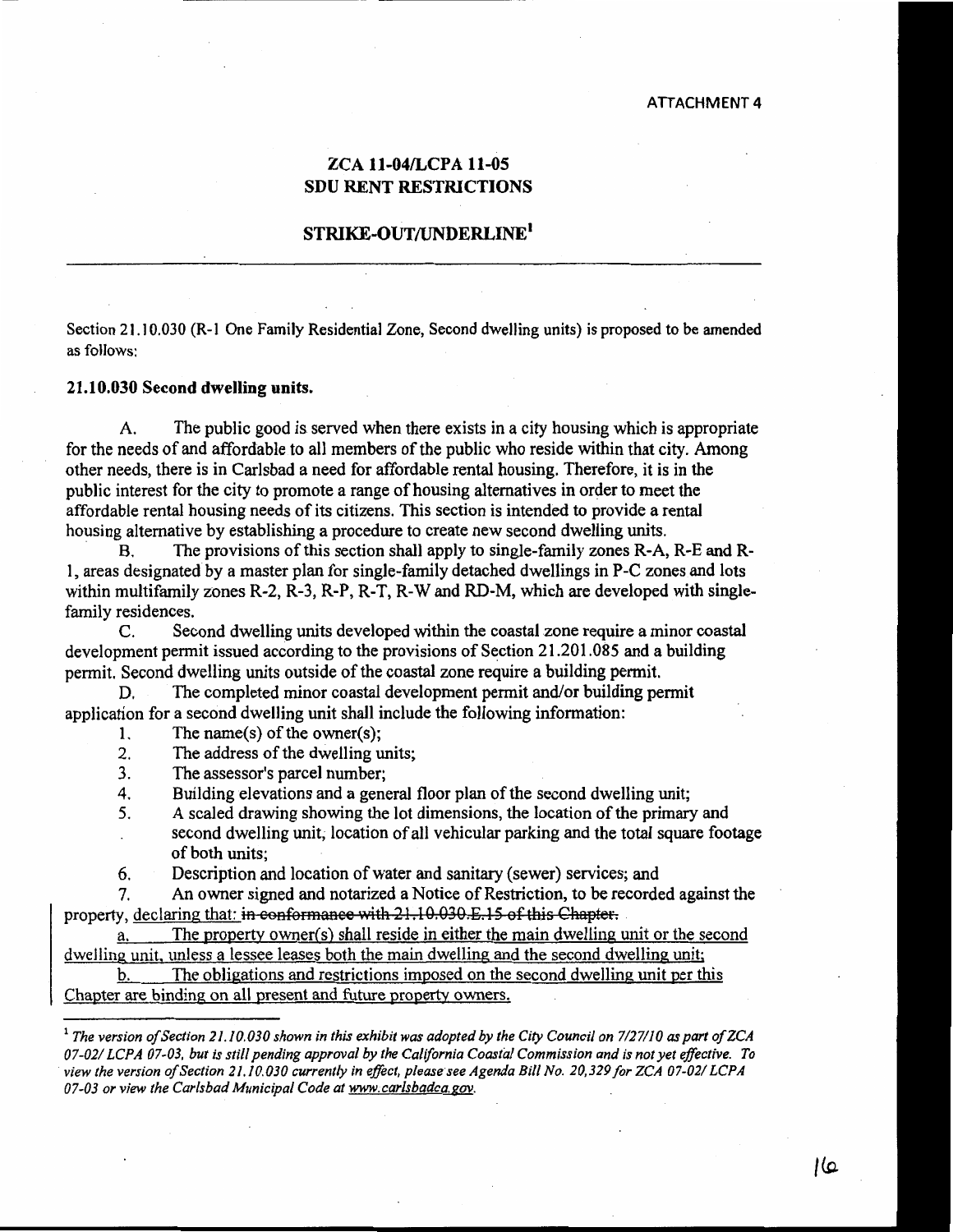$\mathsf{L}$ 

- Second dwelling units shall comply with the following: E.
- The second dwelling unit shall either be attached to the main dwelling unit and  $\mathbf{1}$ . located within the habitable area of the main dwelling unit or detached from the main dwelling unit and located on the same lot as the main dwelling unit;
- $2.$ The second dwelling unit shall have a separate entrance;
- The second dwelling unit must meet the setback, lot coverage and other  $3.$ development standards applicable to the zone which are not addressed within this subsection. In the coastal zone, any housing development processed pursuant to this chapter shall be consistent with all certified local coastal program provisions. with the exception of density, or as otherwise specified within this subsection:
- Attached second dwelling units shall conform to the height limits applicable to the  $4.$ zone and detached second dwelling units shall be limited to one story, except that second dwelling units constructed above detached garages shall be permitted and shall conform to the height limits applicable to the zone;
- Garage conversions are prohibited unless replacement off-street garage parking is  $5<sub>1</sub>$ provided concurrently and in compliance with the requirements of Chapter 21.44;
- Second dwelling units shall not be permitted on a lot or parcel having guest or 6. accessory living quarters, or a residential care facility. Existing guest or accessory living quarters may be converted into a second dwelling unit provided that all zoning and structural requirements are met:
- One additional paved off-street (covered or uncovered) parking space shall be 7. provided for the second dwelling unit and shall comply with the requirements of Chapter 21.44. The additional parking space may be provided through tandem parking (provided that the garage is set back a minimum of twenty feet from the property line) or in the front yard setback;
- Adequate water and sewer capacity and facilities for the second dwelling unit 8. must be available or made available;

All necessary public facilities and services must be available or made available; 9.

- The second unit may be rented and shall not be sold separately from the main 10. dwelling unit unless the lot on which such units are located is subdivided. The lot upon which the second unit is located shall not be subdivided unless each lot which would be created by the subdivision will comply with the requirements of this title and Title 20; and further provided, that all structures existing on each proposed lot will comply with the development standards applicable to each lot;
- The total area of floor space for an attached or detached second unit shall not 11. exceed six hundred forty square feet;
- 12. The second dwelling unit shall be architecturally compatible with the main dwelling unit, in terms of appearance, materials and finished quality;
- A second dwelling unit which conforms to the requirements of this section shall 13. be allowed to exceed the permitted density for the lot upon which it is located and shall be deemed to be a residential use consistent with the density requirements of the general plan and the zoning designation for the lot;

Second dwelling units intended to satisfy an inclusionary requirement shall 14. comply with the requirements of Chapter 21.85, including but not limited to the applicable rental rates and income limit standards.

15. The owner shall sign and notarize a Notice of Restriction, to be recorded against